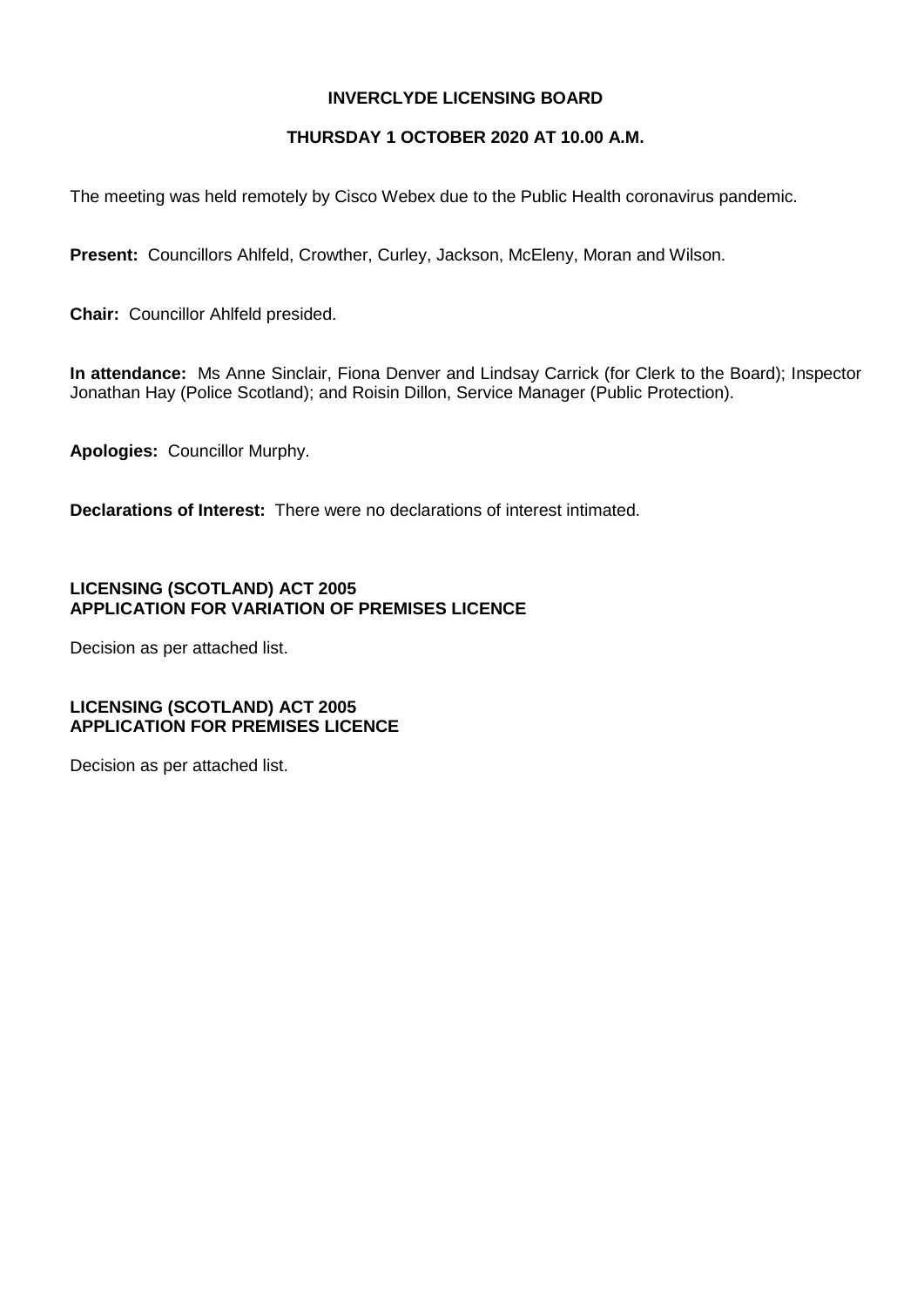## INVERCLYDE LICENSING BOARD – 1 OCTOBER 2020

## LICENSING (SCOTLAND) ACT 2005

## (1) APPLICATION FOR VARIATION OF PREMISES LICENCE

| No Applicant | <b>Premises</b>                                                 | <b>Variation Details</b>                                                                                                                                                    | Decision                                                                                         |
|--------------|-----------------------------------------------------------------|-----------------------------------------------------------------------------------------------------------------------------------------------------------------------------|--------------------------------------------------------------------------------------------------|
| Reo's Ltd    | The Exchange Wine Bar & Bistro<br>1/3 Tobago Street<br>Greenock | Add Outdoor Drinking to activities to be provided on the<br>premises for the provision of food and drink within the Courtyard<br>area of the premises<br>$(Tick box - yes)$ | <b>GRANTED</b><br><b>SUBJECT</b><br>TO<br><b>BUILDING</b><br><b>STANDARDS</b><br><b>APPROVAL</b> |

Mr James Lamb, Messrs Maitlands was present representing the applicant. Mr William Bateman, Director and Thomas McKendry was in attendance.

Ms Sinclair advised that Police Scotland submitted a representation to the application and read the contents of the representation to the Board. Within the letter, Police Scotland requested a number conditions to be placed on the licence, if granted including a terminal hour of 11.00 p.m. for the use of the outside area. Ms Sinclair intimated that the current outside area terminal hour is 9.00p.m. in terms of the Board's Policy for outdoor drinking during the Coronavirus Public Health Pandemic.

Inspector Hay had nothing further to add to the submissions within the representation and confirmed no objection to the current 9.00 p.m. terminal hour.

Ms Dillon provided the Board with information on the Scottish Government guidance including social distancing, restrictions on curfew, playing of music and maximum number of persons at permitted events.

Mr Lamb addressed the Board intimating that the licence holder is currently operating under occasional licences in respect of the outdoor area and the application being considered today is for the permanent use of the area. Mr Lamb advised that the licence holders have been working directly with Building Standards Officers and have produced a separate layout plan for the Courtyard area showing the long-term seating arrangements. He indicated that a building warrant for the use of the fixed canopy is to be concluded. Mr Lamb confirmed that the Conditions stated within the Police letter including the terminal hour of 11.00 p.m. are acceptable, however, at this time, will comply with the Coronavirus Regulations. Mr Lamb requested that the Board considers to accept occasional licence applications to continue until the completion certificate is issued by Building Standards.

Following discussion, Councillor Ahlfeld moved grant of the application subject to Building Standards approval which was unanimously agreed.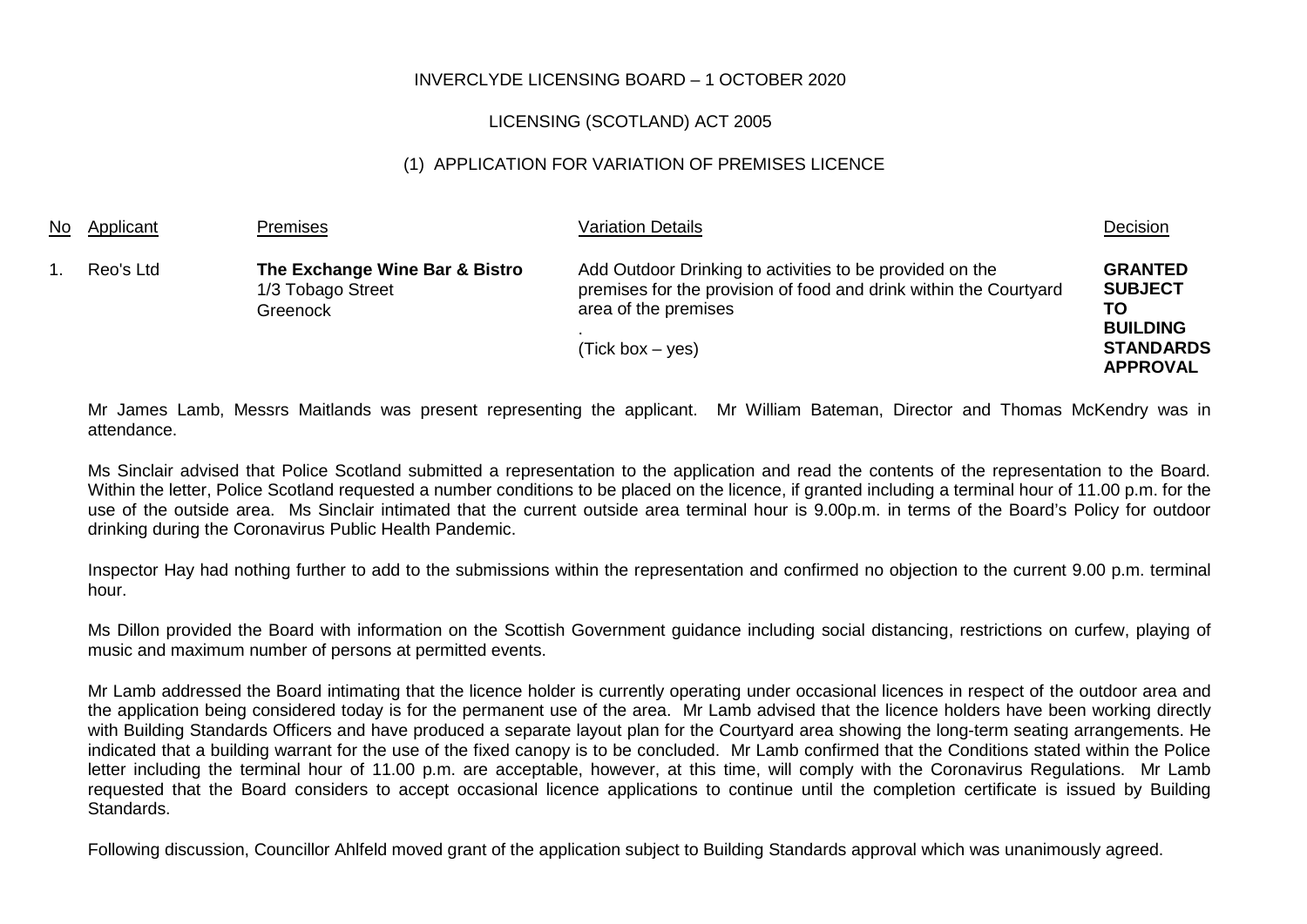Councillor Ahlfeld confirmed that the Board agreed, in the meantime, occasional licence applications may be applied for under the Coronavirus Regulations.

Inspector Hay left the meeting after consideration of this item.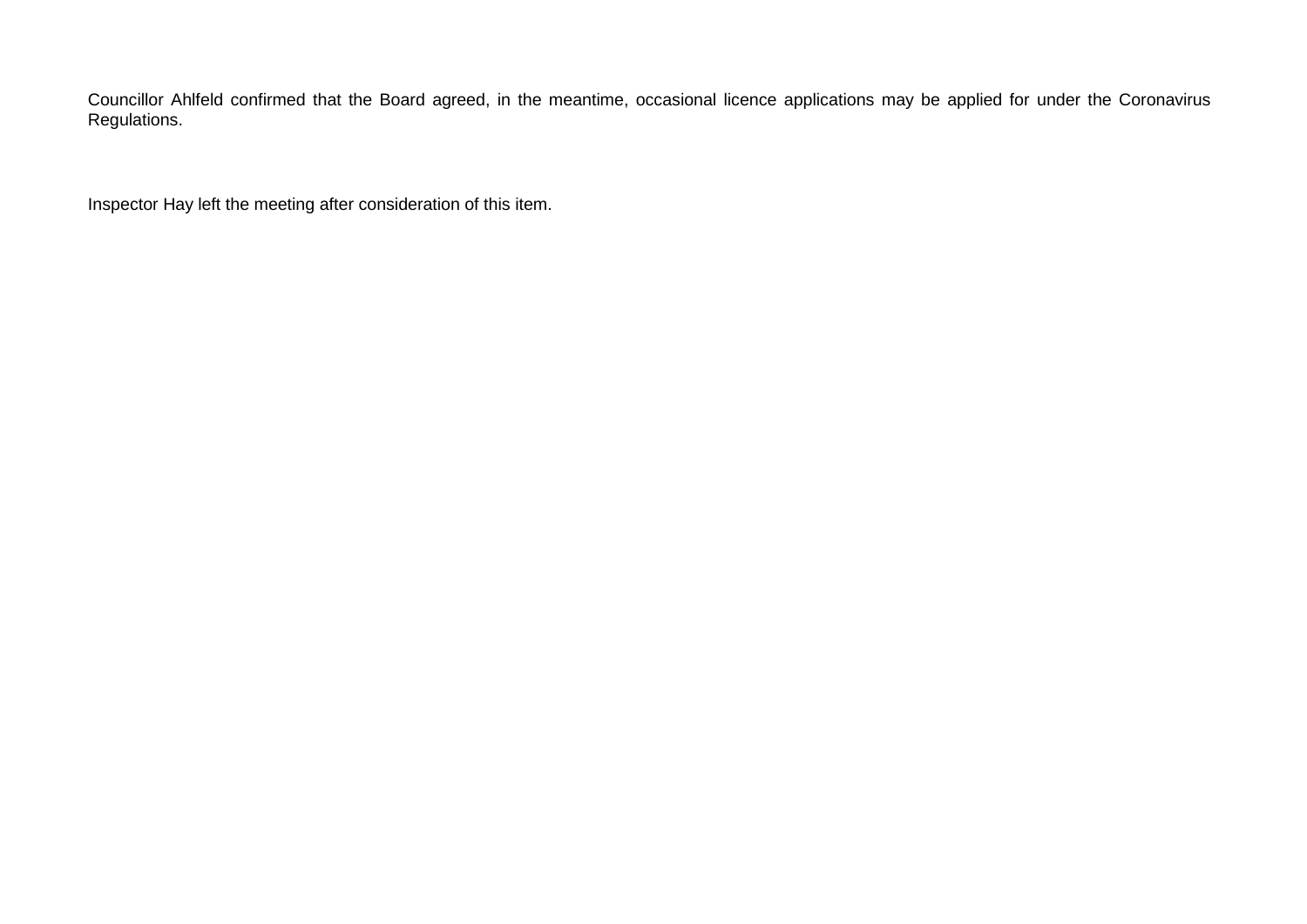#### INVERCLYDE LICENSING BOARD – 1 OCTOBER 2020

## LICENSING (SCOTLAND) ACT 2005

## (2) APPLICATION FOR PREMISES LICENCE

#### Premises **Proposed Licence Details Proposed Licence Details Decision**

| <b>Brian Keenan</b><br>и<br>п. |  |
|--------------------------------|--|
|--------------------------------|--|

**Carnock Bar** 2 Carnock Street Greenock

**Description of Premises** Public House premises situated on the ground floor of a large tenement building with three stories of residential property above.

# **GRANTED**

## **Core Licensing Hours – On Sales**

Monday – Thursday 11.00 a.m. – 12 Midnight<br>Friday & Saturday 11.00 a.m. – 1.00 a.m.  $11.00$  a.m.  $-1.00$  a.m. Sunday 12.15 p.m. – 12 Midnight

## **Core Licensing Hours – Off Sales**

Monday – Saturday 11.00 a.m. – 10.00 p.m. Sunday 12.15 p.m. – 10.00 p.m.

#### **Activities**

Bar meals; Receptions including weddings, funerals, birthdays, retirements etc.; Club or other group meetings; Recorded music; Live performances; Dance facilities; Gaming; Indoor/Outdoor sports; and Televised sport to be provided on the premises during core licensing hours.

## **Children and Young Persons**

## Ages

5 years and over

## Times

As per Inverclyde Licensing Board's Children and Young Persons in Licensed Premises Conditions.